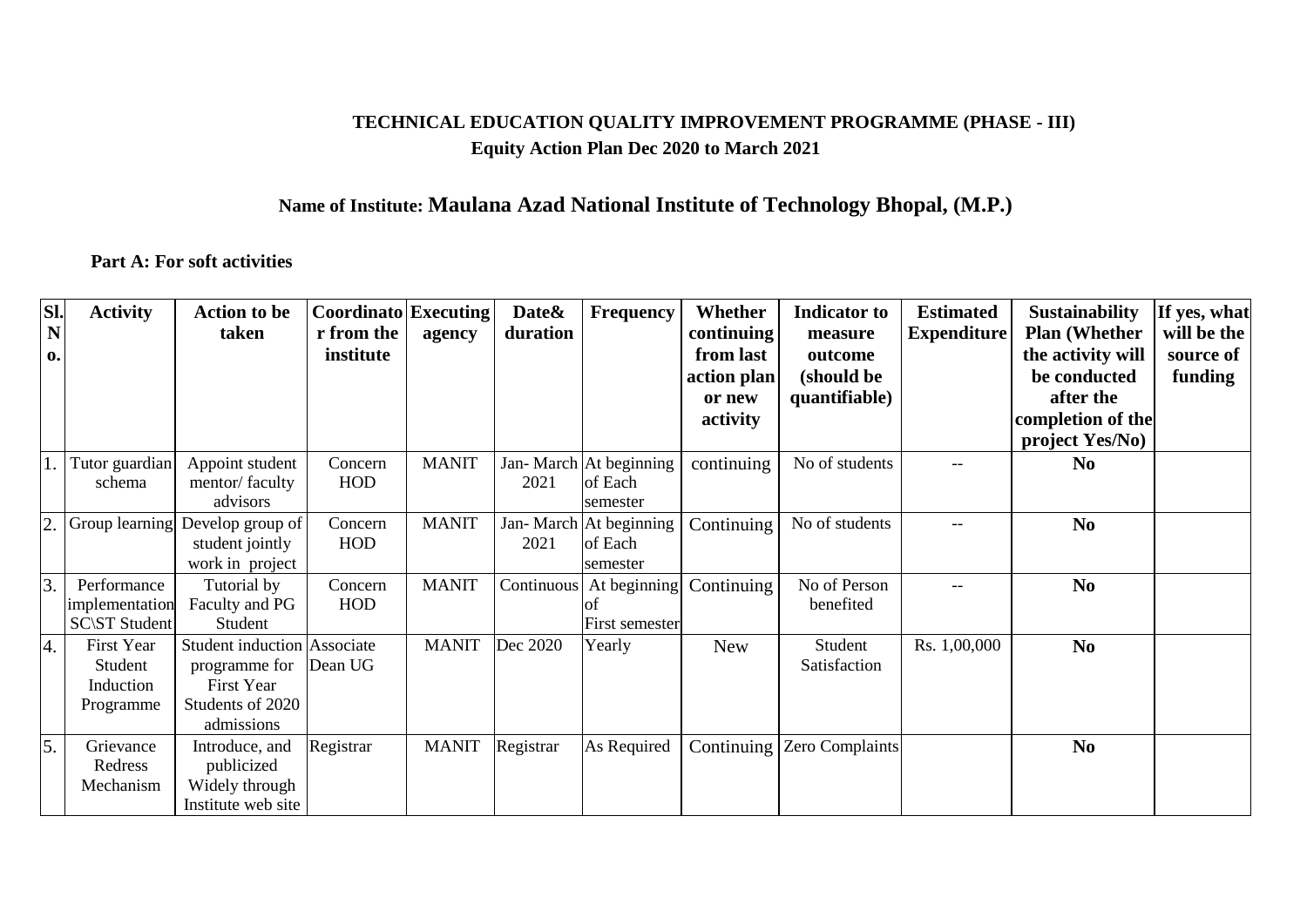| 6.             | Gender<br>Equality and<br>Right for<br>woman                     | Lectures and brain<br>storming sessions | Dr. Namita<br>Srivastava,<br>Dr. Ruchi<br>Khare<br>Dr Fozia Z<br>Haque, | Chairperson<br><b>ICC</b> | Feb 2021          | 01          | Continuing | No. of<br>participants       | $2.50$ Lacs  | N <sub>0</sub> |  |
|----------------|------------------------------------------------------------------|-----------------------------------------|-------------------------------------------------------------------------|---------------------------|-------------------|-------------|------------|------------------------------|--------------|----------------|--|
| 7              |                                                                  | Conference for Paper presentation       | Dr. Namita                                                              | Chairperson March 2021 01 |                   |             | Continuing | No. of papers                | $2.50$ Lacs  | N <sub>0</sub> |  |
|                | UG, PG and<br>PhD girl<br>students and<br>faculty                |                                         | Srivastava,<br>Dr. Ruchi<br>Khare<br>Dr Fozia Z                         | <b>ICC</b>                |                   |             |            | and No. of<br>participants   |              |                |  |
| $\overline{8}$ | Workshop for<br><b>SC/ST</b> students                            | skill and<br>personality<br>development | Dr. Varsha<br>Rokade, Dr<br>Kamal<br>Singh, Dr<br>Rakesh<br>Kumar       | <b>MANIT</b>              | Feb 2021          | 01          | Continuing | No of students<br>benefitted | Rs. 1,00,000 | N <sub>0</sub> |  |
| $\overline{9}$ | Workshop for<br><b>SC/ST</b> students                            | Research<br>Methodology                 | Dr. Varsha<br>Rokade, Dr<br>Kamal<br>Singh, Dr<br>Rakesh<br>Kumar       | <b>MANIT</b>              | March 2021        | 01          | Continuing | No of students<br>benefitted | Rs. 1,00,000 | N <sub>0</sub> |  |
| 10.            | Learning<br>Resource<br>Material for<br>SC/ST<br><b>Students</b> | Books/CDs                               | Dr. Anoop<br>Arya                                                       | <b>MANIT</b>              | Jan-March<br>2021 | As Required | Continuing | No of students<br>benefited  | Rs 03 Lacs   | N <sub>0</sub> |  |